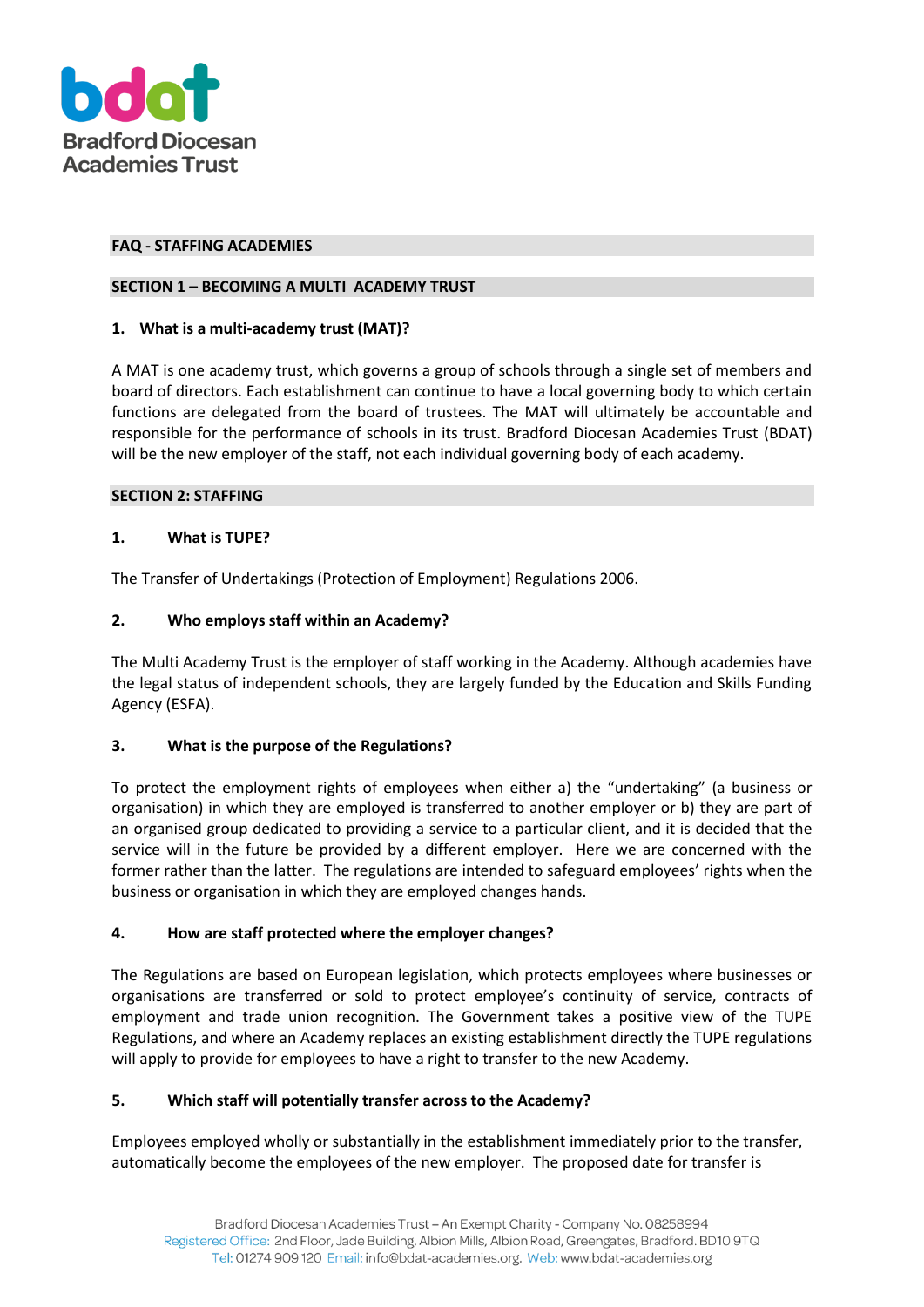

November or December 2018

# **6. Does the establishment have to hold consultation with staff?**

Under employment legislation the current employer of establishment staff will need to conduct a TUPE consultation with all staff (both teaching and support staff) and the relevant unions as part of the staff transfer process.

## **7. Will the Trade Unions be consulted in relation to TUPE?**

Yes. Your current employer (establishment) must inform all recognised independent trade unions of the transfer arrangements and consult them on any measures, which the establishments intend to take before the transfer.

## **8. Staff on Fixed Term Contracts**

TUPE covers employees, whether part-time, temporary or fixed term, providing their employment does not come to an end before the transfer date.

## **9. How will the transfer affect your terms and conditions of employment?**

The TUPE Regulations protect pay and terms and conditions of transferred employees. Your present hours of work, rate of pay, annual leave entitlement, sick pay or maternity entitlement and other current conditions of employment will be preserved. Your contract of employment at the date of transfer will automatically transfer to the new employer.

#### **10. Can my pay, terms and conditions be changed by the new employer?**

One of the main effects of the regulations is that where there is a transfer of an undertaking, contracts of employment with the previous employer transfer to the new employer as if the contracts had been made with the new employer. BDAT is then obliged to observe all the obligations of the predecessor schools owed to transferring employees.

Contracts of employment of transferring employees cannot be terminated nor changed by reason of the transfer alone. Changes can only be made if they are justified for clear economic, technical or organisational reasons, known as ETOs.

BDAT has no immediate plans to change staff terms and conditions but this may be considered at some point in the future as part of the harmonisation process.

#### **11. Will there be any measures applied prior to transfer?**

There is currently no intention to apply any measures prior to transfer. If any arise we will ensure staff and trade unions are made aware.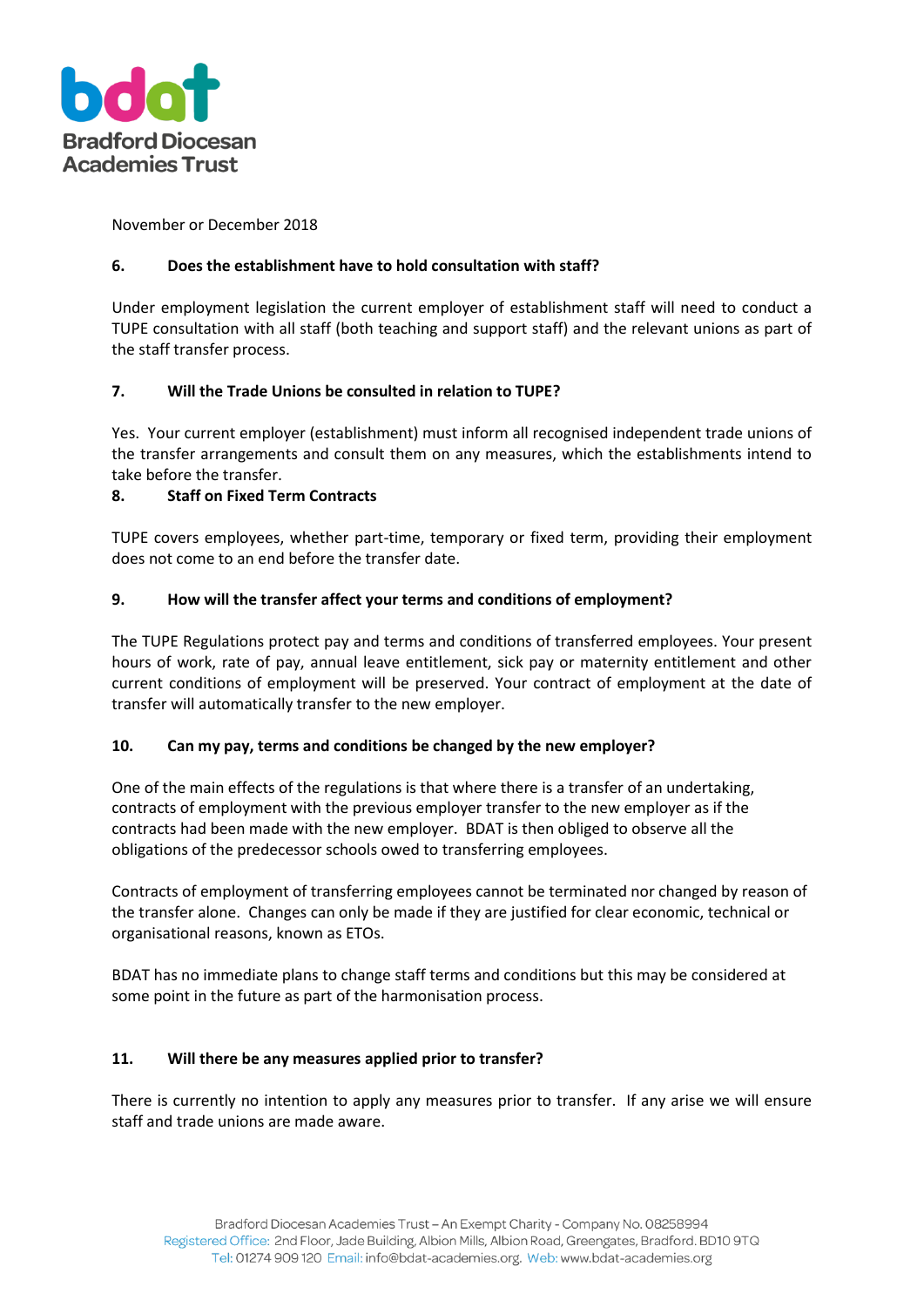

## **12. What will happen to my pension?**

The DfE policy states that all staff employed by Academies should automatically fall within the Teachers' Pension Scheme or the Local Government Pension Scheme on the same basis.

# **13 If the establishment becomes an Academy, who takes responsibility for the pension arrangements of support staff?**

Support staff in your establishment fall within the Local Government Pension Scheme (LGPS). As the employer, the Academy would be responsible for meeting the employer contribution. Academies are obliged to offer LGPS membership to staff. Unlike the TPS, there are a number of component schemes within LGPS, with the Local Authority acting as pension administrator. The employer contribution rate may differ in the future from that payable by the schools currently. Academies mandatorily fall within the TPS and LGPS but it is open for an individual member of staff to opt out of the TPS or LGPS, as the case may be, if they preferred to make other pension provision for themselves.

In terms of the support staff discretionary elements of the LGPS this will be determined by MAT. For support staff who are not currently in the LGPS when you transfer to MAT you will automatically be put into the LGPS and therefore you will need to opt out of the scheme again.

#### **14. How will future pay and conditions be determined?**

Academies are like independent schools in that they are not bound by the School Teachers' Pay and Conditions Document (STPCD) or by guidance on support staff pay and conditions issued by the National Joint Council for Local Government Services (NJC). Instead Academies and their staff are able to negotiate pay and conditions arrangements to meet the needs of the Academy and its pupils. The STPCD and NJC guidance may provide important starting points for Academies in determining their own arrangements.

The STPCD will become a contractual rather than a statutory entitlement for relevant employees following the transfer to BDAT.

For support staff your statuses once you have transferred over under TUPE remain static. You will therefore continue to be employed under the NJC Terms and Conditions of Service but **any future changes** to the national terms and conditions which are changed via a collective agreement with the nationally recognised unions will not automatically apply to you at BDAT.

This also applies to support staff national pay awards. A decision will be taken at the time by the BDAT Board whether to apply any revised local or national pay award agreements by the NJC.

#### **15. What happens to my previous service?**

Under the TUPE regulations, continuity of employment is preserved and employees' current period of continuous service will transfer to the new employer, in this case the MAT.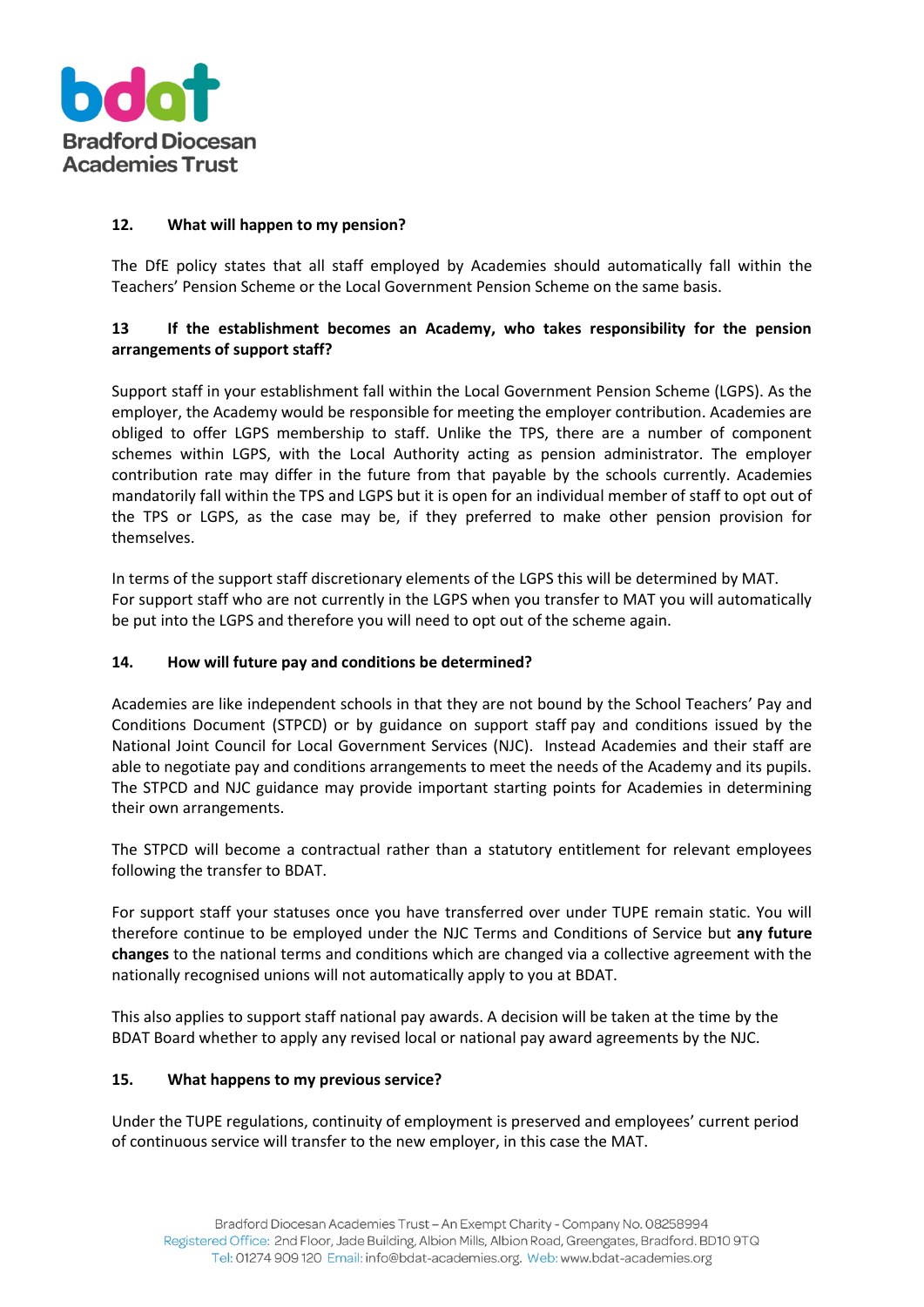

## **16. Applying for a post with a new employer**

**Contractual Provisions (Support Staff)** - For Support Staff due to a Local Authority being covered by the Redundancy Payments (Continuity of Employment in Local Government, etc.) (Modification) Order (Amendment) Order 2010, continuity of employment is protected and can also be used to calculate sickness and annual leave etc for support staff.

*Please Note none of the above apply in the event of a natural break: - Any break in your service that lasts for more than a complete week will constitute a break in your continuous service for all contractual and statutory entitlements. A ͞week͟ means a week ending with Saturday.* 

## **17. Do I have to transfer to BDAT?**

No. As part of the consultation process, individuals with concerns about the transfer will be given the opportunity to discuss their concerns and receive a response. Employees can object to the transfer of their employment but this will have the effect that they will be treated as if they have resigned their employment with effect from the transfer and therefore it is recommended that any employee considering objecting seeks advice form a trade union representative, solicitor or the Citizen's Advice Bureau.

**In Summary:-** It should be noted that employees objecting to the transfer of their employment and whose employment terminates for that reason will be deemed to have resigned and not to have been dismissed, therefore your contract of employment with the School would cease at midnight the day before conversion.

As there will be no dismissal in law in such circumstances, individuals objecting to the transfer will not be entitled to claim unfair dismissal or receive a redundancy payment.

#### **18 Can the new employer dismiss me because of the transfer?**

TUPE does not rule out the possibility of dismissal before or after the transfer, if there is an economic, technical or organisational reason entailing changes in the workforce. If such a reason is the cause of a dismissal it is capable of being a fair and justified reason for a dismissal and in this case, the usual redundancy procedure will apply.

#### **19 Will the Trade Unions be consulted in relation to TUPE**

Yes. We must inform all recognised independent trade unions of the transfer arrangements and consult them on any measures intended before the transfer.

# **20. Will the Trade Unions be recognised by the Academy Trust?**

Where there is an existing establishment and TUPE applies, any trade union recognition agreements applying to transferring staff will also transfer as do any collective agreements in force at the time of transfer. BDAT will also recognise Trade Unions.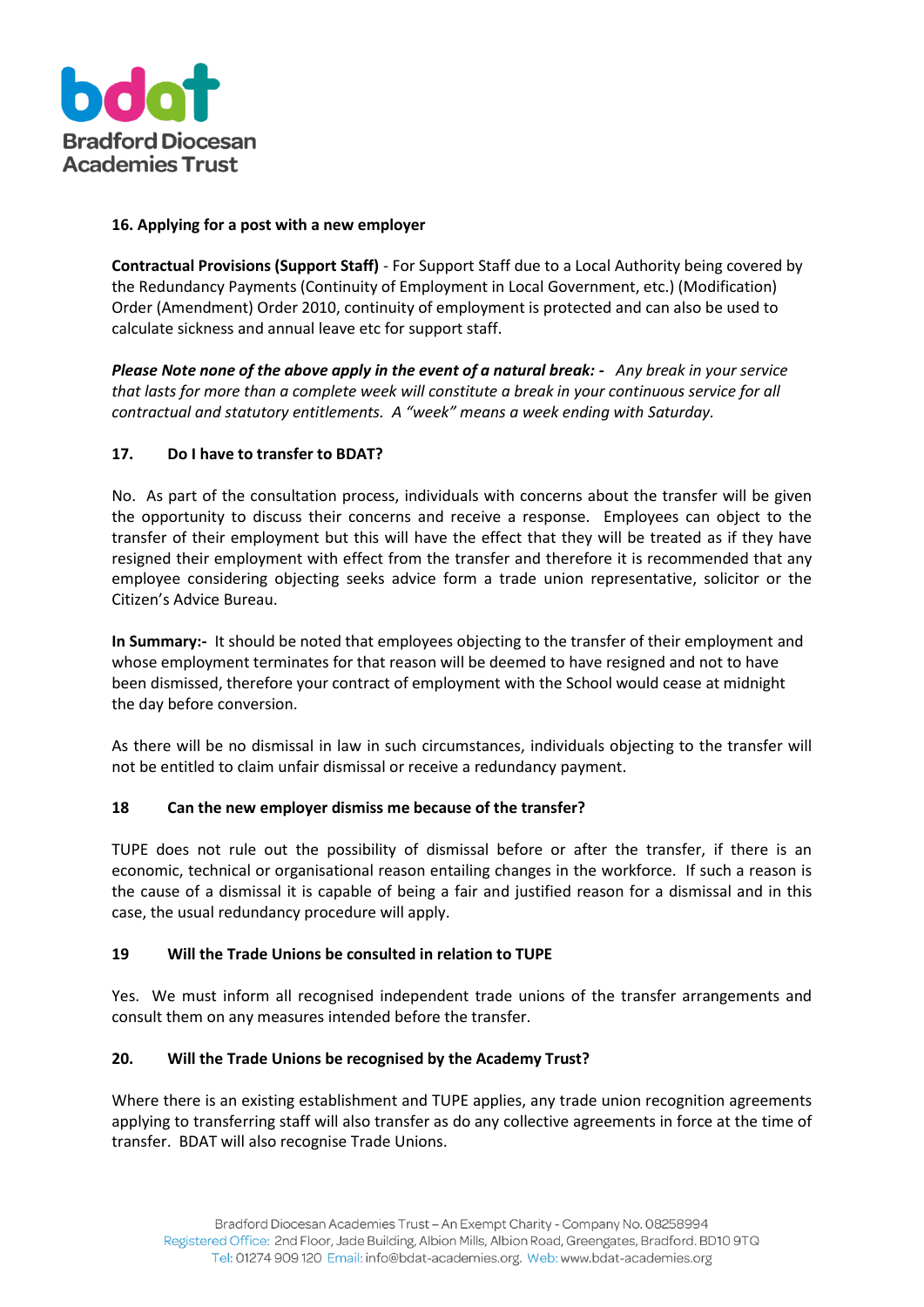

## **21. What information is transferred over to the Academy from a staffing perspective?**

Under the Transfer of Undertakings (Protection of Employment) Regulations 2006, Regulation 11 the local authority and the governing body must provide the MAT with the following information:-

- a) A schedule of staff employed to work wholly or substantially at the Academy including Personal Details, Employment Particulars, Pay/Performance, pensions, leave
- b) Details of any active disciplinary/capability or grievance proceedings concluded within 2 years of the date of notification
- c) Details of any active or potential legal proceedings between the individual and the Authority
- d) Personal files including copy of individual written statements of particulars of employment
- e) Sickness and absence records for the immediately preceding 2 year period
- f) Payroll and pension records
- g) Policies and procedures adopted by the schools which form part of the contract of employment including:
	- a) Support staff National Joint Council for Local Government Services (Green Book).

## **22. What happens to new staff employed with BDAT?**

TUPE does not safeguard rights for new recruits appointed to posts in the Academy. It is a protection only for transferring employees.

#### **23. Sickness Absence Pay – Teachers - Staff who are internally promoted**

Internal promotions for staff who TUPE'd into BDAT will be appointed on the Burgundy Book sick pay scheme.

#### **24. Sickness Absence Pay – Teachers - Newly Appointed Staff**

The academy trust will appoint new staff on the Burgundy Book sick pay scheme.

#### **25. Will the academy offer childcare vouchers?**

The current voucher scheme will operate.

#### **26. Will there be a Cycle to Work Scheme?**

Yes, as party of the BDAT benefits scheme

#### **27. Will there be a Health Care Scheme?**

There is a BDAT Staff Benefits Scheme which gives access to reduced costs healthcare schemes and other benefits.

#### **28. Is there any intention to change the pay date?**

No, BDAT will pay staff on the  $26<sup>th</sup>$  of each month as per your current pay regime.